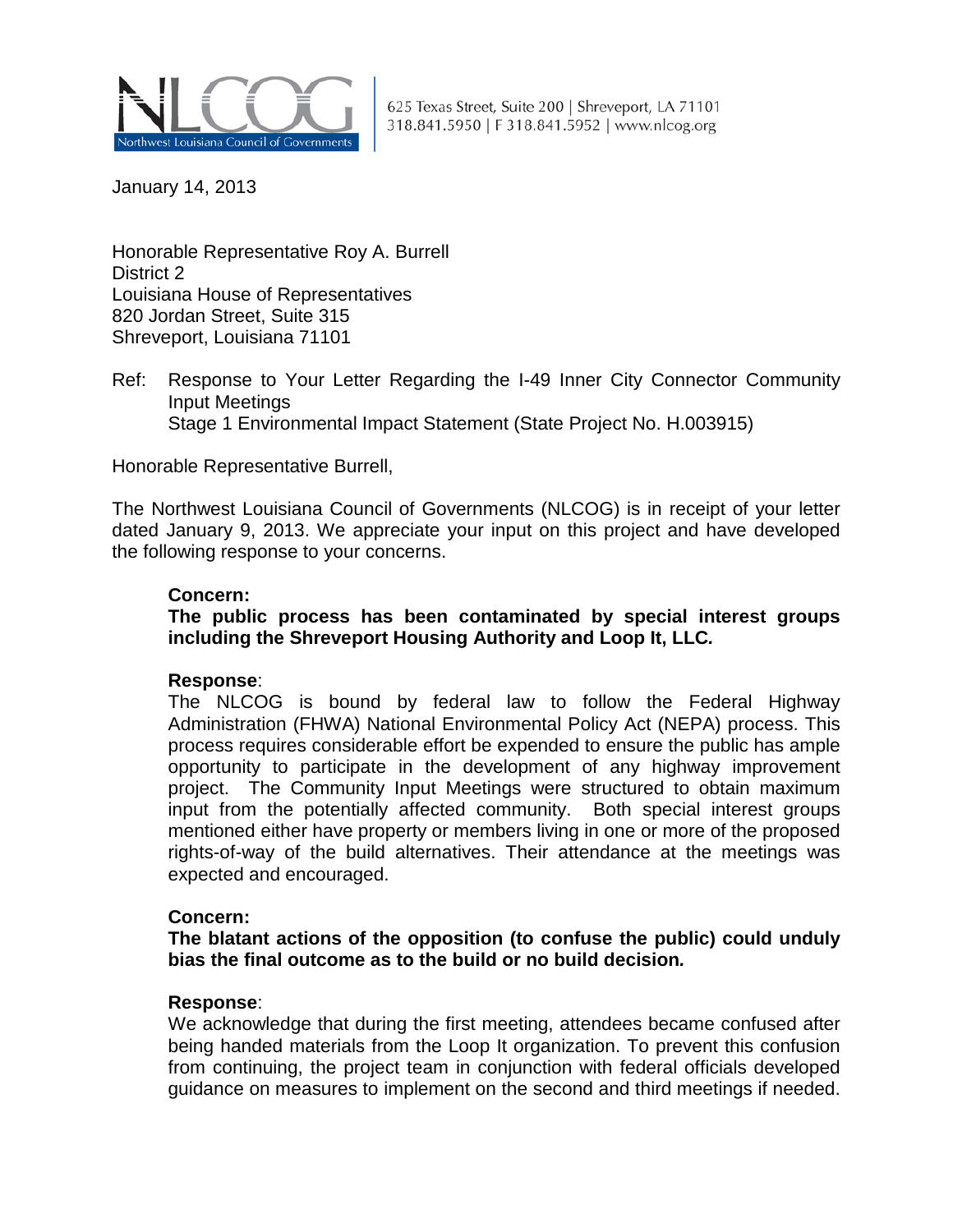It should be noted that for each of the three meetings, 12 to 15 members of the project team were present to guide attendees through the series of exhibits, to explain the proposed project, and to answer any questions.

At the second meeting (Mount Canaan) when it became obvious that the group of residents wanted to formally distribute information, accommodations were made by providing them adequate table space adjacent to the meeting room, where they could still interact with meeting participants. During the third meeting, Loop It participants were requested to relocate away from the exhibit area. The public process strives to provide equal participation; we cannot bar people from attending that do not support the project. The project team was active in assisting the public in understanding that the meeting was hosted by NLCOG and not the Loop It organization.

Relative to the potential bias, three methods of public input were provided at all three of the Community Input Meetings: choice cards, written comment forms, and a court reporter to take verbal comments. The choice cards were not ballots, only an expression of preference. Public preference is one of many factors in determining the preferred alternative, be it to build or not to build.

### **Concern:**

**After the project team requested the opposition to cease and desist, we (the project team) acknowledged to you that they would not leave the public meeting and voting area***.*

# **Response**:

We did request members of the Loop It organization to take their discussions to the corner of the room during the first and third meetings, and to move to the table provided during the second meeting. No members of the project team requested Loop It members to leave the meetings, only to relocate away from the exhibit viewing area and to distribute their materials outside the meeting space to minimize confusion.

### **Concern:**

**At what point will the public be given more information about the potential ICIC project (actual economic impact information) where they can make a more informed decision whether to build or not?** 

### **Response**:

General economic impact information will be provided in the Environmental Impact Statement (EIS), which will be released to the public prior to the final Public Hearing on the project. At that time, the public will be able to review economic impact data typical for this type of project. The EIS does not include a full economic impact analysis specific to the construction of the I-49 Inner City Connector.